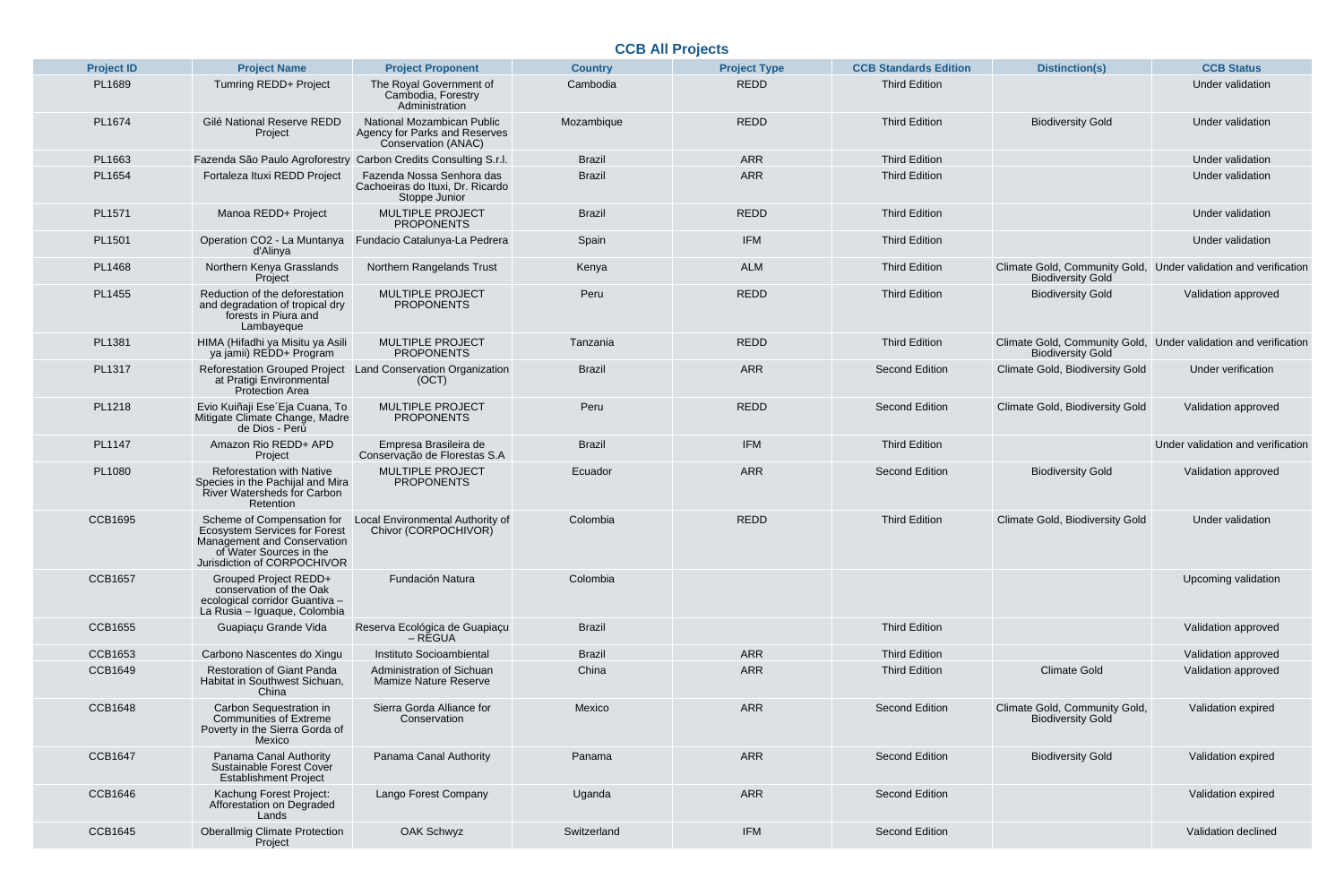| <b>Project ID</b> | <b>Project Name</b>                                                                                                 | <b>Project Proponent</b>                        | <b>Country</b>       | <b>Project Type</b> | <b>CCB Standards Edition</b> | <b>Distinction(s)</b>                                     | <b>CCB Status</b>     |
|-------------------|---------------------------------------------------------------------------------------------------------------------|-------------------------------------------------|----------------------|---------------------|------------------------------|-----------------------------------------------------------|-----------------------|
| <b>CCB1642</b>    | The Juruá and Carauari REDD<br>Project                                                                              | <b>Carbono Socioambiental</b>                   | <b>Brazil</b>        |                     |                              |                                                           | Withdrawn             |
| <b>CCB1641</b>    | Forest Carbon Project in Quirino<br>Province, Sierra Madre<br>Biodiversity Corridor, Luzon,<br><b>Philippines</b>   | <b>Conservation International</b><br>Foundation | Philippines          | <b>ARR</b>          | <b>Third Edition</b>         | <b>Biodiversity Gold</b>                                  | Verification approve  |
| <b>CCB1640</b>    | Niger Acacia Senegal Plantation<br>Project                                                                          | <b>Achats Service International</b>             | <b>Niger</b>         | <b>ARR</b>          | <b>Second Edition</b>        |                                                           | Withdrawn             |
| <b>CCB1639</b>    | <b>Rewetting of Tropical Peat</b><br>Swamp Forest in Sebangau<br><b>National Park</b>                               | Sebangau National Park Office                   | Indonesia            | <b>WRC</b>          | <b>Second Edition</b>        | <b>Biodiversity Gold</b>                                  | Validation approved   |
| <b>CCB1638</b>    | <b>Sofala Community Carbon</b><br>Project                                                                           | Envirotrade                                     | Mozambique           | <b>ARR</b>          | <b>Second Edition</b>        | Climate Gold, Community Gold,<br><b>Biodiversity Gold</b> | Validation expired    |
| <b>CCB1637</b>    | Northern Ontario Forestry Offset<br><b>Pilot Project</b>                                                            | Global CO2 Reduction, Inc.                      | Canada               |                     | <b>Second Edition</b>        |                                                           | Validation expired    |
| <b>CCB1636</b>    | Restoring a Forest Legacy at<br>Upper Ouachita National Wildlife<br>Refuge                                          | The Conservation Fund                           | <b>United States</b> | <b>ARR</b>          | <b>Second Edition</b>        | <b>Biodiversity Gold</b>                                  | Verification approve  |
| <b>CCB1635</b>    | <b>Grand Cote and Lake Ophelia</b><br><b>National Wildlife Refuges</b><br><b>Restoration Initiative</b>             | The Conservation Fund                           | <b>United States</b> | <b>ARR</b>          | <b>Second Edition</b>        | <b>Biodiversity Gold</b>                                  | Verification approved |
| <b>CCB1634</b>    | Philippines Penablanca<br>Sustainable Reforestation<br>Project                                                      | <b>Conservation International</b><br>Foundation | Philippines          | <b>ARR</b>          | <b>Second Edition</b>        | <b>Biodiversity Gold</b>                                  | Validation expired    |
| <b>CCB1633</b>    | <b>Reducing Carbon Emissions by</b><br>Protecting a Native Forest in<br>Tasmania                                    | <b>REDD Forests</b>                             | Australia            | <b>REDD</b>         | <b>Second Edition</b>        |                                                           | Validation expired    |
| <b>CCB1632</b>    | Afforestation of Degraded<br>Shengle Ecological Zone in<br>Helinge'er of Inner Mongolia,<br>China                   | The Nature Conservancy                          | China                | <b>ARR</b>          | <b>Second Edition</b>        | <b>Climate Gold</b>                                       | Validation approved   |
| <b>CCB1631</b>    | Sustainable Agriculture in a<br><b>Changing Climate</b>                                                             | <b>CARE</b> International                       | Kenya                | <b>ARR</b>          | <b>Second Edition</b>        | <b>Community Gold</b>                                     | Validation approved   |
| <b>CCB1630</b>    | Watershed Restoration in the<br>Cantareira Water System:<br>Carbon, Community and<br><b>Biodiversity Initiative</b> | The Nature Conservancy                          | <b>Brazil</b>        | <b>ARR</b>          | <b>Second Edition</b>        |                                                           | Validation expired    |
| <b>CCB1629</b>    | <b>Buffelsdraai Landfill Community</b><br><b>Reforestation Project</b>                                              | <b>Wildlands Conservation Trust</b>             | South Africa         | <b>ARR</b>          | <b>Second Edition</b>        | <b>Climate Gold, Community Gold</b>                       | Validation approved   |
| <b>CCB1628</b>    | The Nakauvadra Community-<br><b>Based Reforestation Project</b>                                                     | <b>Conservation International</b><br>Foundation | Fiji                 | <b>ARR</b>          | <b>Second Edition</b>        | <b>Biodiversity Gold</b>                                  | Validation approved   |
| <b>CCB1627</b>    | Abote Community-Managed<br><b>Reforestation Project</b>                                                             | <b>World Vision</b>                             | Ethiopia             | <b>ARR</b>          | <b>Second Edition</b>        |                                                           | Withdrawn             |
| <b>CCB1626</b>    | <b>Sodo Community Managed</b><br><b>Reforestation (Forest</b><br>Generation) Project                                | <b>World Vision</b>                             | Ethiopia             | <b>ARR</b>          | <b>Second Edition</b>        |                                                           | Validation approved   |
| <b>CCB1625</b>    | Afforestation/Reforestation on<br>Degraded Lands in Southwest<br>Sichuan, China                                     | <b>Daduhe Forestation Bureau</b>                | China                | <b>ARR</b>          | <b>Second Edition</b>        | <b>Climate Gold</b>                                       | Validation approved   |
| <b>CCB1621</b>    | Forest Again Kakamega Forest                                                                                        | Eco2librium LLC                                 | Kenya                | <b>ARR</b>          | <b>Second Edition</b>        | <b>Climate Gold, Community Gold</b>                       | Validation expired    |
| <b>CCB1620</b>    | Restoring a Forest Legacy at<br>Mingo National Wildlife Refuge                                                      | The Conservation Fund                           | <b>United States</b> | <b>ARR</b>          | <b>Second Edition</b>        | <b>Biodiversity Gold</b>                                  | Verification approve  |
| <b>CCB1619</b>    | <b>CO2OL Tropical Mix</b><br><b>Reforestation Project</b>                                                           | <b>Forest Finance Service GmbH</b>              | Panama               | <b>ARR</b>          | <b>Second Edition</b>        |                                                           | Validation expired    |
| <b>CCB1618</b>    | <b>CO2OL Native Tree Species</b><br>Reforestation                                                                   | <b>Forest Finance Service GmbH</b>              | Panama               | <b>ARR</b>          | <b>Second Edition</b>        |                                                           | Withdrawn             |
| <b>CCB1617</b>    | Niassa Forest Project                                                                                               | <b>GREEN RESOURCES</b>                          | Mozambique           | <b>ARR</b>          | <b>Second Edition</b>        |                                                           | Validation approved   |
| <b>CCB1616</b>    | Kamula Doso Improved Forest<br><b>Management Carbon Project</b>                                                     | <b>Tumu Timber Development</b><br>Limited       | Papua New Guinea     | <b>IFM</b>          | <b>Second Edition</b>        |                                                           | Withdrawn             |
| <b>CCB1615</b>    | Empresas Publicas de Medellin<br><b>REDD+ Project</b>                                                               | Empresas Publicas de Medellin<br>$E.S.P.$ (EPM) | Colombia             | <b>ARR</b>          | <b>Second Edition</b>        | <b>Biodiversity Gold</b>                                  | Validation approved   |

| <b>Project Proponent</b>                               | <b>Country</b>       | <b>Project Type</b> | <b>CCB Standards Edition</b> | <b>Distinction(s)</b>                                     | <b>CCB Status</b>     |
|--------------------------------------------------------|----------------------|---------------------|------------------------------|-----------------------------------------------------------|-----------------------|
| Carbono Socioambiental                                 | <b>Brazil</b>        |                     |                              |                                                           | Withdrawn             |
| <b>Conservation International</b><br>Foundation        | Philippines          | <b>ARR</b>          | <b>Third Edition</b>         | <b>Biodiversity Gold</b>                                  | Verification approved |
| <b>Achats Service International</b>                    | Niger                | <b>ARR</b>          | <b>Second Edition</b>        |                                                           | Withdrawn             |
| Sebangau National Park Office                          | Indonesia            | <b>WRC</b>          | <b>Second Edition</b>        | <b>Biodiversity Gold</b>                                  | Validation approved   |
| Envirotrade                                            | Mozambique           | <b>ARR</b>          | <b>Second Edition</b>        | Climate Gold, Community Gold,<br><b>Biodiversity Gold</b> | Validation expired    |
| Global CO2 Reduction, Inc.                             | Canada               |                     | <b>Second Edition</b>        |                                                           | Validation expired    |
| The Conservation Fund                                  | <b>United States</b> | <b>ARR</b>          | <b>Second Edition</b>        | <b>Biodiversity Gold</b>                                  | Verification approved |
| The Conservation Fund                                  | <b>United States</b> | <b>ARR</b>          | <b>Second Edition</b>        | <b>Biodiversity Gold</b>                                  | Verification approved |
| <b>Conservation International</b><br>Foundation        | Philippines          | <b>ARR</b>          | <b>Second Edition</b>        | <b>Biodiversity Gold</b>                                  | Validation expired    |
| <b>REDD Forests</b>                                    | Australia            | <b>REDD</b>         | <b>Second Edition</b>        |                                                           | Validation expired    |
| The Nature Conservancy                                 | China                | <b>ARR</b>          | <b>Second Edition</b>        | <b>Climate Gold</b>                                       | Validation approved   |
| <b>CARE</b> International                              | Kenya                | <b>ARR</b>          | <b>Second Edition</b>        | <b>Community Gold</b>                                     | Validation approved   |
| The Nature Conservancy                                 | <b>Brazil</b>        | <b>ARR</b>          | <b>Second Edition</b>        |                                                           | Validation expired    |
| <b>Wildlands Conservation Trust</b>                    | South Africa         | <b>ARR</b>          | <b>Second Edition</b>        | <b>Climate Gold, Community Gold</b>                       | Validation approved   |
| <b>Conservation International</b><br>Foundation        | Fiji                 | <b>ARR</b>          | <b>Second Edition</b>        | <b>Biodiversity Gold</b>                                  | Validation approved   |
| <b>World Vision</b>                                    | Ethiopia             | <b>ARR</b>          | <b>Second Edition</b>        |                                                           | Withdrawn             |
| <b>World Vision</b>                                    | Ethiopia             | <b>ARR</b>          | <b>Second Edition</b>        |                                                           | Validation approved   |
| <b>Daduhe Forestation Bureau</b>                       | China                | <b>ARR</b>          | <b>Second Edition</b>        | <b>Climate Gold</b>                                       | Validation approved   |
| Eco2librium LLC                                        | Kenya                | <b>ARR</b>          | <b>Second Edition</b>        | <b>Climate Gold, Community Gold</b>                       | Validation expired    |
| The Conservation Fund                                  | <b>United States</b> | <b>ARR</b>          | <b>Second Edition</b>        | <b>Biodiversity Gold</b>                                  | Verification approved |
| Forest Finance Service GmbH                            | Panama               | <b>ARR</b>          | <b>Second Edition</b>        |                                                           | Validation expired    |
| Forest Finance Service GmbH                            | Panama               | <b>ARR</b>          | <b>Second Edition</b>        |                                                           | Withdrawn             |
| <b>GREEN RESOURCES</b>                                 | Mozambique           | <b>ARR</b>          | <b>Second Edition</b>        |                                                           | Validation approved   |
| Tumu Timber Development<br>Limited                     | Papua New Guinea     | <b>IFM</b>          | <b>Second Edition</b>        |                                                           | Withdrawn             |
| <b>Empresas Publicas de Medellin</b><br>$E.S.P.$ (EPM) | Colombia             | <b>ARR</b>          | <b>Second Edition</b>        | <b>Biodiversity Gold</b>                                  | Validation approved   |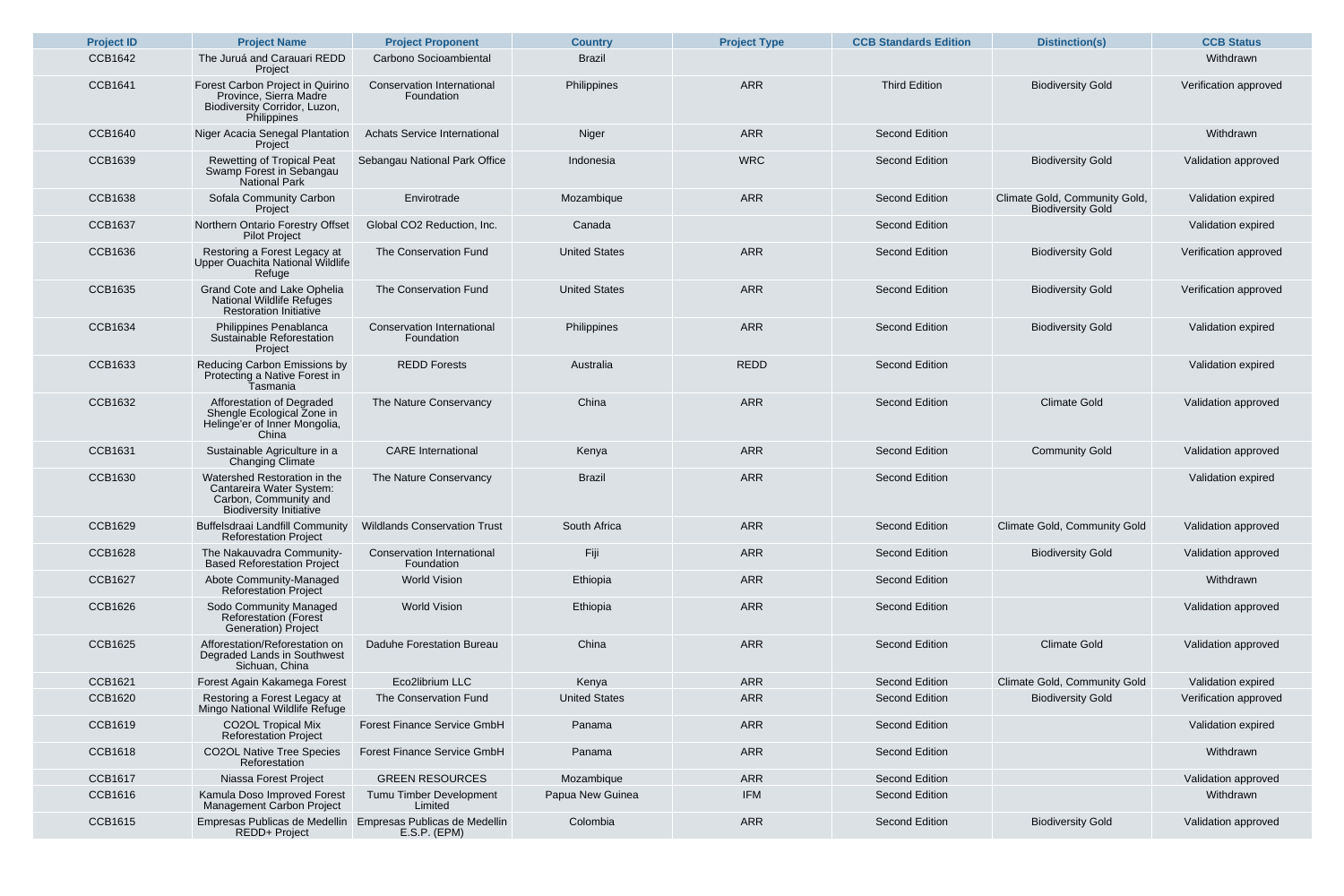| <b>Project ID</b> | <b>Project Name</b>                                                                                                                                                                                                       | <b>Project Proponent</b>                                    | <b>Country</b>            | <b>Project Type</b> | <b>CCB Standards Edition</b> | <b>Distinction(s)</b>    | <b>CCB Status</b>    |
|-------------------|---------------------------------------------------------------------------------------------------------------------------------------------------------------------------------------------------------------------------|-------------------------------------------------------------|---------------------------|---------------------|------------------------------|--------------------------|----------------------|
| <b>CCB1614</b>    | Denman Island Avoided<br><b>Conversion of Forestlands</b><br>Project                                                                                                                                                      | <b>Ecosystem Restoration</b><br>Associates (ERA)            | Canada                    | <b>REDD</b>         | <b>Second Edition</b>        |                          | Validation expired   |
| <b>CCB1613</b>    | <b>Bikin Tiger Carbon Project</b>                                                                                                                                                                                         | Tribal Commune Tiger (TCT)                                  | <b>Russian Federation</b> | <b>IFM</b>          | <b>Second Edition</b>        | <b>Biodiversity Gold</b> | Validation approved  |
| <b>CCB1612</b>    | Addo Elephant National Park,<br>Baviaanskloof Nature Reserve<br>and Great Fish River Nature<br><b>Reserve Restoration Project</b><br>(ABFRP)                                                                              | <b>Gamtoos Irrigation Board</b>                             | South Africa              | <b>ARR</b>          | <b>Second Edition</b>        |                          | Verification expired |
| <b>CCB1611</b>    | Indian Farm Forestry<br>Development Co-operative<br>Limited (IFFDC) Wasteland<br><b>Forestation Project</b>                                                                                                               | Indian Farm Forestry<br>Development Co-operative LTD        | India                     | <b>ARR</b>          | <b>First Edition</b>         |                          | Withdrawn            |
| <b>CCB1610</b>    | Reforestation in grassland areas<br>of Idete, Mufindi District, Iringa<br>Region, Tanzania                                                                                                                                | <b>GREEN RESOURCES</b>                                      | Tanzania                  | <b>ARR</b>          | <b>First Edition</b>         | Silver                   | Validation expired   |
| <b>CCB1609</b>    | Humbo Ethiopia Assisted<br><b>Natural Regeneration Project</b>                                                                                                                                                            | <b>World Vision</b>                                         | Ethiopia                  | <b>ARR</b>          | <b>First Edition</b>         | Gold                     | Validation expired   |
| <b>CCB1608</b>    | Reforestation on degraded lands Xinghuan Forestry Development<br>in Northwest Guangxi                                                                                                                                     | Company Ltd.                                                | China                     | <b>ARR</b>          | <b>First Edition</b>         | Gold                     | Validation expired   |
| <b>CCB1607</b>    | Multiple-purposes Reforestation<br>on Degraded Lands in Longyang                                                                                                                                                          | <b>Conservation International</b><br>Foundation             | China                     | <b>ARR</b>          | <b>First Edition</b>         |                          | Withdrawn            |
| <b>CCB1606</b>    | Multiple Reforestation on<br>Degraded Lands in Maanshan<br>Nature Reserve, Sichuan                                                                                                                                        | <b>Shanshui Conservation Centre</b>                         | China                     | <b>ARR</b>          | <b>First Edition</b>         |                          | Withdrawn            |
| <b>CCB1605</b>    | Aberdare Range/Mt. Kenya<br><b>Small Scale Reforestation</b><br>Initiative                                                                                                                                                | The Green Belt Movement                                     | Kenya                     | <b>ARR</b>          | <b>First Edition</b>         |                          | Withdrawn            |
| <b>CCB1604</b>    | Avoided Deforestation in the<br>Coffee Forest in El Salvador                                                                                                                                                              | <b>Banco Multisectorial de</b><br>Inversones                | <b>El Salvador</b>        | <b>REDD</b>         | <b>First Edition</b>         |                          | Validation expired   |
| <b>CCB1603</b>    | Afforestation and reforestation<br>on degraded lands in northwest<br>Sichuan, China                                                                                                                                       | <b>Conservation International</b><br>Foundation             | China                     | <b>ARR</b>          | <b>Second Edition</b>        | Gold                     | Validation approved  |
| <b>CCB1602</b>    | The Community Ecosystem<br><b>Restoration Project</b>                                                                                                                                                                     | <b>Ecosystem Restoration</b><br>Associates (ERA)            | Canada                    | <b>ARR</b>          | <b>First Edition</b>         | Gold                     | Validation expired   |
| <b>CCB1601</b>    | <b>Avoided Deforestation Through</b><br>the Payment of Environmental<br>Services in Rainforests Located<br>on Private Lands in the<br>Conservation Area of the<br><b>Central Volcanic Mountain</b><br>Range of Costa Rica | Pax Natura Foundation                                       | <b>Costa Rica</b>         | <b>REDD</b>         | <b>First Edition</b>         | Gold                     | Validation expired   |
| <b>CCB1600</b>    | The Monte Pascoal-Pau Brasil<br><b>Ecological Corridor</b>                                                                                                                                                                | The Nature Conservancy                                      | <b>Brazil</b>             | <b>ARR</b>          | <b>First Edition</b>         | Gold                     | Validation expired   |
| <b>CCB1599</b>    | <b>Kikonda Forest Reserve</b><br><b>Reforestation Project</b>                                                                                                                                                             | Global-Woods AG                                             | Uganda                    |                     | <b>First Edition</b>         | Silver                   | Validation expired   |
| <b>CCB1598</b>    | Reducing carbon emissions<br>from deforestation in the Ulu<br>Masen Ecosystem                                                                                                                                             | <b>Provincial Government of</b><br>Nanggroe Aceh Darussalam | Indonesia                 | <b>REDD</b>         | <b>First Edition</b>         | Silver                   | Validation expired   |
| <b>CCB1597</b>    | <b>Project Climate Apley</b>                                                                                                                                                                                              | <b>Project Climate Pty Ltd</b>                              | United Kingdom            | <b>REDD</b>         | <b>First Edition</b>         | Gold                     | Withdrawn            |
| <b>CCB1596</b>    | The Juma Sustainable<br>Development Reserve Project:<br>Reducing Greenhouse Gas<br>Emissions from Deforestation                                                                                                           | Amazonas Sustainable<br>Foundation                          | <b>Brazil</b>             | <b>REDD</b>         | <b>First Edition</b>         | Gold                     | Validation expired   |
| <b>CCB1595</b>    | Restoring a Forest Legacy at<br>Marais des Cygnes National<br>Wildlife Refuge                                                                                                                                             | The Conservation Fund                                       | <b>United States</b>      | <b>ARR</b>          | <b>First Edition</b>         | Gold                     | Under validation     |
| <b>CCB1594</b>    | Restoring a Legacy at Red River<br>National Wildlife Refuge                                                                                                                                                               | The Conservation Fund                                       | <b>United States</b>      | <b>ARR</b>          | <b>First Edition</b>         | Gold                     | Verification approve |
| <b>CCB1593</b>    | <b>Ducks Unlimited Avoided</b><br><b>Grassland Conversion Project in</b><br>the Prairie Pothole Region                                                                                                                    | <b>Ducks Unlimited</b>                                      | <b>United States</b>      | <b>REDD</b>         | <b>First Edition</b>         | Gold                     | Verification expired |
| <b>CCB1592</b>    | Return to Forest, Nicaragua                                                                                                                                                                                               | Paso Pacifico                                               | Nicaragua                 | <b>ARR</b>          | <b>First Edition</b>         | Gold                     | Validation expired   |

| <b>Project Proponent</b>                                   | <b>Country</b>            | <b>Project Type</b> | <b>CCB Standards Edition</b> | <b>Distinction(s)</b>    | <b>CCB Status</b>     |
|------------------------------------------------------------|---------------------------|---------------------|------------------------------|--------------------------|-----------------------|
| <b>Ecosystem Restoration</b><br>Associates (ERA)           | Canada                    | <b>REDD</b>         | <b>Second Edition</b>        |                          | Validation expired    |
| ibal Commune Tiger (TCT)                                   | <b>Russian Federation</b> | <b>IFM</b>          | <b>Second Edition</b>        | <b>Biodiversity Gold</b> | Validation approved   |
| <b>Gamtoos Irrigation Board</b>                            | South Africa              | <b>ARR</b>          | <b>Second Edition</b>        |                          | Verification expired  |
| Indian Farm Forestry<br>velopment Co-operative LTD         | India                     | <b>ARR</b>          | <b>First Edition</b>         |                          | Withdrawn             |
| <b>GREEN RESOURCES</b>                                     | Tanzania                  | <b>ARR</b>          | <b>First Edition</b>         | Silver                   | Validation expired    |
| <b>World Vision</b>                                        | Ethiopia                  | <b>ARR</b>          | <b>First Edition</b>         | Gold                     | Validation expired    |
| ghuan Forestry Development<br>Company Ltd.                 | China                     | <b>ARR</b>          | <b>First Edition</b>         | Gold                     | Validation expired    |
| Conservation International<br>Foundation                   | China                     | <b>ARR</b>          | <b>First Edition</b>         |                          | Withdrawn             |
| anshui Conservation Centre                                 | China                     | <b>ARR</b>          | <b>First Edition</b>         |                          | Withdrawn             |
| The Green Belt Movement                                    | Kenya                     | <b>ARR</b>          | <b>First Edition</b>         |                          | Withdrawn             |
| <b>Banco Multisectorial de</b><br>Inversones               | <b>El Salvador</b>        | <b>REDD</b>         | <b>First Edition</b>         |                          | Validation expired    |
| Conservation International<br>Foundation                   | China                     | <b>ARR</b>          | <b>Second Edition</b>        | Gold                     | Validation approved   |
| <b>Ecosystem Restoration</b><br>Associates (ERA)           | Canada                    | <b>ARR</b>          | <b>First Edition</b>         | Gold                     | Validation expired    |
| Pax Natura Foundation                                      | Costa Rica                | <b>REDD</b>         | <b>First Edition</b>         | Gold                     | Validation expired    |
| The Nature Conservancy                                     | <b>Brazil</b>             | <b>ARR</b>          | <b>First Edition</b>         | Gold                     | Validation expired    |
| Global-Woods AG                                            | Uganda                    |                     | <b>First Edition</b>         | Silver                   | Validation expired    |
| <b>Provincial Government of</b><br>anggroe Aceh Darussalam | Indonesia                 | <b>REDD</b>         | <b>First Edition</b>         | Silver                   | Validation expired    |
| <b>Project Climate Pty Ltd</b>                             | United Kingdom            | <b>REDD</b>         | <b>First Edition</b>         | Gold                     | Withdrawn             |
| Amazonas Sustainable<br>Foundation                         | <b>Brazil</b>             | <b>REDD</b>         | <b>First Edition</b>         | Gold                     | Validation expired    |
| The Conservation Fund                                      | <b>United States</b>      | <b>ARR</b>          | <b>First Edition</b>         | Gold                     | Under validation      |
| The Conservation Fund                                      | <b>United States</b>      | <b>ARR</b>          | <b>First Edition</b>         | Gold                     | Verification approved |
| <b>Ducks Unlimited</b>                                     | <b>United States</b>      | <b>REDD</b>         | <b>First Edition</b>         | Gold                     | Verification expired  |
| Paso Pacifico                                              | Nicaragua                 | <b>ARR</b>          | <b>First Edition</b>         | Gold                     | Validation expired    |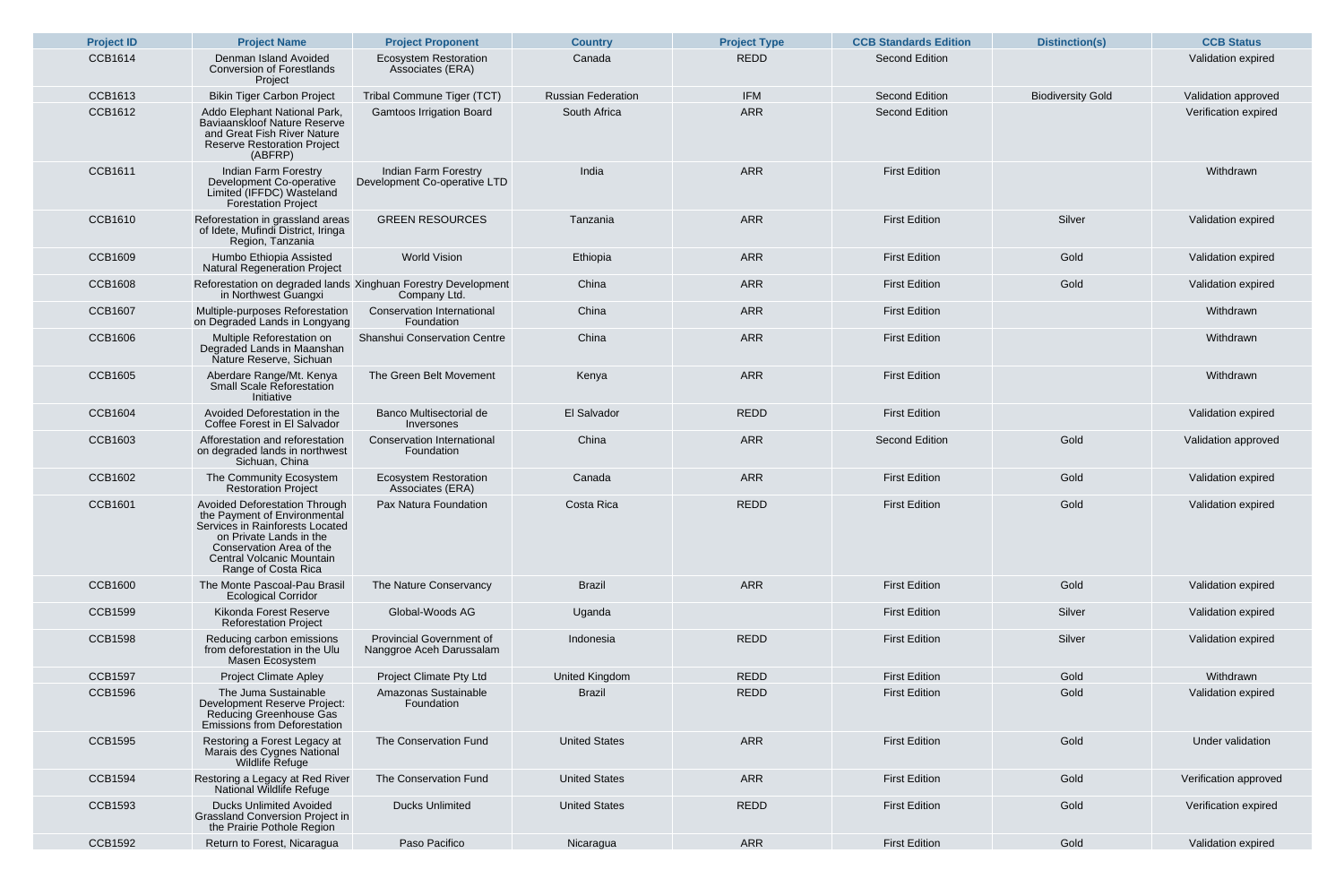| <b>Project ID</b> | <b>Project Name</b>                                                                                                                                                                                                                      | <b>Project Proponent</b>                                        | <b>Country</b> | <b>Project Type</b> | <b>CCB Standards Edition</b> | <b>Distinction(s)</b>                                     | <b>CCB Status</b>  |
|-------------------|------------------------------------------------------------------------------------------------------------------------------------------------------------------------------------------------------------------------------------------|-----------------------------------------------------------------|----------------|---------------------|------------------------------|-----------------------------------------------------------|--------------------|
| <b>CCB1591</b>    | Panama Native Species<br>Reforestation                                                                                                                                                                                                   | CO <sub>2</sub> OL                                              | Panama         | <b>ARR</b>          | <b>First Edition</b>         | Gold                                                      | Validation expir   |
| <b>CCB1590</b>    | <b>Small-scale Reforestation for</b><br><b>Landscape Restoration</b>                                                                                                                                                                     | The Nature Conservancy                                          | China          | <b>ARR</b>          | <b>First Edition</b>         | Gold                                                      | Validation expir   |
| <b>CCB1589</b>    | <b>Genesis Forest Project:</b><br><b>Reforestation of Brazilian</b><br>Savannah with Native Species<br>in the State of Tocantins, Brazil                                                                                                 | Ecologica Institute                                             | <b>Brazil</b>  | <b>ARR</b>          | <b>First Edition</b>         |                                                           | Withdrawn          |
| <b>CCB1588</b>    | <b>Genesis Forest Project:</b><br><b>Reducing Greenhouse Gas</b><br><b>Emissions from Deforestation</b><br>and Degradation in Tocantins<br>State, Brazil                                                                                 | Ecologica Institute                                             | <b>Brazil</b>  | <b>REDD</b>         | <b>First Edition</b>         |                                                           | Withdrawn          |
| <b>CCB1586</b>    | <b>Bagepalli CDM Reforestation</b><br>Project, Karnataka                                                                                                                                                                                 | Agricultural Development &<br>Training Society (ADATS)          | India          | <b>ARR</b>          | <b>First Edition</b>         |                                                           | Withdrawn          |
| <b>CCB1581</b>    | The Australian Wet Tropics<br><b>Region Biocarbon Sequestration</b><br>Project Based on Regional<br>Natural Resource Management                                                                                                          | Degree Celcius                                                  | Australia      | <b>REDD</b>         | <b>First Edition</b>         |                                                           | Withdrawn          |
| 1650              | <b>Reduced Emissions from</b><br>Deforestation and Degradation<br>in Keo Seima Wildlife Sanctuary                                                                                                                                        | Royal Government of Cambodia<br>(RGC), Ministry of Environment  | Cambodia       | <b>REDD</b>         | <b>Third Edition</b>         | <b>Biodiversity Gold</b>                                  | Verification appro |
| 1622              | REDD+ Project for Caribbean<br>Guatemala: The Conservation<br>Coast                                                                                                                                                                      | Fundacion para el Ecodesarrollo<br>y la Conservacion (FUNDAECO) | Guatemala      | <b>REDD</b>         | <b>Third Edition</b>         |                                                           | Under verificat    |
| 1541              | Lacandon - Forest for life<br><b>REDD+ Project</b>                                                                                                                                                                                       | <b>MULTIPLE PROJECT</b><br><b>PROPONENTS</b>                    | Guatemala      | <b>REDD</b>         | <b>Third Edition</b>         | Climate Gold, Community Gold,<br><b>Biodiversity Gold</b> | Verification appro |
| 1530              | <b>Grouped Project for Commercial</b><br><b>Forest Plantations Initiatives in</b><br>the Department of Vichada                                                                                                                           | Fundación Natura                                                | Colombia       | <b>ARR</b>          | <b>Third Edition</b>         |                                                           | Validation appro   |
| 1503              | Resex Rio Preto-Jacundá<br><b>REDD+ Project</b>                                                                                                                                                                                          | <b>MULTIPLE PROJECT</b><br><b>PROPONENTS</b>                    | <b>Brazil</b>  | REDD                | <b>Third Edition</b>         | <b>Community Gold, Biodiversity</b><br>Gold               | Validation appro   |
| 1477              | <b>Katingan Peatland Restoration</b><br>and Conservation Project                                                                                                                                                                         | PT. Rimba Makmur Utama (PT.<br>RMU)                             | Indonesia      | <b>REDD</b>         | <b>Third Edition</b>         | Climate Gold, Community Gold,<br><b>Biodiversity Gold</b> | Verification appro |
| 1429              | Recovery of degraded areas<br>with agroforestry systems in<br>Colombia                                                                                                                                                                   | <b>MULTIPLE PROJECT</b><br><b>PROPONENTS</b>                    | Colombia       | <b>ARR</b>          | <b>Third Edition</b>         |                                                           | Validation appro   |
| 1408              | Chyulu Hills REDD+ Project                                                                                                                                                                                                               | <b>Chyulu Hills Conservation Trust</b>                          | Kenya          | <b>REDD</b>         | <b>Second Edition</b>        | Climate Gold, Community Gold,<br><b>Biodiversity Gold</b> | Verification appro |
| 1403              | The Paraguay Forest<br>Conservation Project -<br><b>Reduction of GHG Emissions</b><br>from Deforestation and Forest<br>Degradation in the Parana<br>Atlantic Ecosystem - Forest<br>Protection in the La Amistad<br>Community, San Rafael | <b>Swire Pacific Offshore</b><br>Operations (Pte) Ltd. (SPO)    | Paraguay       | <b>REDD</b>         | <b>Second Edition</b>        | <b>Biodiversity Gold</b>                                  | Verification appro |
| 1400              | Concosta REDD+ Project                                                                                                                                                                                                                   | Consejo Comunitario de<br>Concosta                              | Colombia       | <b>REDD</b>         | <b>Third Edition</b>         | <b>Community Gold</b>                                     | Validation appro   |
| 1399              | Mutatá REDD+ Project                                                                                                                                                                                                                     | Cabildo Mayor Indígena de<br>Mutatá                             | Colombia       | <b>REDD</b>         | <b>Third Edition</b>         | <b>Community Gold</b>                                     | Validation appro   |
| 1396              | Rio Pepe y ACABA REDD+<br>Project                                                                                                                                                                                                        | <b>MULTIPLE PROJECT</b><br><b>PROPONENTS</b>                    | Colombia       | <b>REDD</b>         |                              | <b>Community Gold</b>                                     | Validation appro   |
| 1395              | Bajo Calima y Bahía Málaga<br>(BCBM) REDD+ Project                                                                                                                                                                                       | <b>MULTIPLE PROJECT</b><br><b>PROPONENTS</b>                    | Colombia       | <b>REDD</b>         | <b>Third Edition</b>         | <b>Community Gold</b>                                     | Validation appro   |
| 1392              | Cajambre REDD+ Project                                                                                                                                                                                                                   | Consejo Comunitario de<br>Cajambre                              | Colombia       | <b>REDD</b>         | <b>Third Edition</b>         | <b>Community Gold</b>                                     | Validation appro   |
| 1391              | <b>SUPP REDD+ Project</b>                                                                                                                                                                                                                | <b>MULTIPLE PROJECT</b><br><b>PROPONENTS</b>                    | Colombia       | <b>REDD</b>         | <b>Third Edition</b>         | <b>Community Gold</b>                                     | Validation appro   |
| 1390              | Carmen del Darién (CDD)<br>REDD+ Project                                                                                                                                                                                                 | <b>MULTIPLE PROJECT</b><br><b>PROPONENTS</b>                    | Colombia       | <b>REDD</b>         | <b>Third Edition</b>         | <b>Community Gold</b>                                     | Validation appro   |
| 1389              | Acapa -- Bajo Mira Y Frontera<br><b>REDD+ Project</b>                                                                                                                                                                                    | <b>MULTIPLE PROJECT</b><br><b>PROPONENTS</b>                    | Colombia       | <b>REDD</b>         | <b>Third Edition</b>         | <b>Community Gold</b>                                     | Validation appro   |

| <b>Project Proponent</b>                                    | <b>Country</b> | <b>Project Type</b> | <b>CCB Standards Edition</b> | <b>Distinction(s)</b>                                     | <b>CCB Status</b>     |
|-------------------------------------------------------------|----------------|---------------------|------------------------------|-----------------------------------------------------------|-----------------------|
| CO <sub>2</sub> OL                                          | Panama         | <b>ARR</b>          | <b>First Edition</b>         | Gold                                                      | Validation expired    |
| <b>The Nature Conservancy</b>                               | China          | <b>ARR</b>          | <b>First Edition</b>         | Gold                                                      | Validation expired    |
| Ecologica Institute                                         | <b>Brazil</b>  | <b>ARR</b>          | <b>First Edition</b>         |                                                           | Withdrawn             |
| Ecologica Institute                                         | <b>Brazil</b>  | <b>REDD</b>         | <b>First Edition</b>         |                                                           | Withdrawn             |
| gricultural Development &<br>Training Society (ADATS)       | India          | <b>ARR</b>          | <b>First Edition</b>         |                                                           | Withdrawn             |
| Degree Celcius                                              | Australia      | <b>REDD</b>         | <b>First Edition</b>         |                                                           | Withdrawn             |
| al Government of Cambodia<br>GC), Ministry of Environment   | Cambodia       | <b>REDD</b>         | <b>Third Edition</b>         | <b>Biodiversity Gold</b>                                  | Verification approved |
| dacion para el Ecodesarrollo<br>Conservacion (FUNDAECO)     | Guatemala      | <b>REDD</b>         | <b>Third Edition</b>         |                                                           | Under verification    |
| <b>MULTIPLE PROJECT</b><br><b>PROPONENTS</b>                | Guatemala      | <b>REDD</b>         | <b>Third Edition</b>         | Climate Gold, Community Gold,<br><b>Biodiversity Gold</b> | Verification approved |
| Fundación Natura                                            | Colombia       | <b>ARR</b>          | <b>Third Edition</b>         |                                                           | Validation approved   |
| <b>MULTIPLE PROJECT</b><br><b>PROPONENTS</b>                | <b>Brazil</b>  | REDD                | <b>Third Edition</b>         | <b>Community Gold, Biodiversity</b><br>Gold               | Validation approved   |
| Rimba Makmur Utama (PT.<br>RMU)                             | Indonesia      | <b>REDD</b>         | <b>Third Edition</b>         | Climate Gold, Community Gold,<br><b>Biodiversity Gold</b> | Verification approved |
| <b>MULTIPLE PROJECT</b><br><b>PROPONENTS</b>                | Colombia       | <b>ARR</b>          | <b>Third Edition</b>         |                                                           | Validation approved   |
| yulu Hills Conservation Trust                               | Kenya          | <b>REDD</b>         | <b>Second Edition</b>        | Climate Gold, Community Gold,<br><b>Biodiversity Gold</b> | Verification approved |
| <b>Swire Pacific Offshore</b><br>perations (Pte) Ltd. (SPO) | Paraguay       | <b>REDD</b>         | <b>Second Edition</b>        | <b>Biodiversity Gold</b>                                  | Verification approved |
| Consejo Comunitario de<br>Concosta                          | Colombia       | <b>REDD</b>         | <b>Third Edition</b>         | <b>Community Gold</b>                                     | Validation approved   |
| Cabildo Mayor Indígena de<br>Mutatá                         | Colombia       | <b>REDD</b>         | <b>Third Edition</b>         | <b>Community Gold</b>                                     | Validation approved   |
| <b>MULTIPLE PROJECT</b><br><b>PROPONENTS</b>                | Colombia       | <b>REDD</b>         |                              | <b>Community Gold</b>                                     | Validation approved   |
| <b>MULTIPLE PROJECT</b><br><b>PROPONENTS</b>                | Colombia       | <b>REDD</b>         | <b>Third Edition</b>         | <b>Community Gold</b>                                     | Validation approved   |
| Consejo Comunitario de<br>Cajambre                          | Colombia       | <b>REDD</b>         | <b>Third Edition</b>         | <b>Community Gold</b>                                     | Validation approved   |
| <b>MULTIPLE PROJECT</b><br><b>PROPONENTS</b>                | Colombia       | <b>REDD</b>         | <b>Third Edition</b>         | <b>Community Gold</b>                                     | Validation approved   |
| <b>MULTIPLE PROJECT</b><br><b>PROPONENTS</b>                | Colombia       | <b>REDD</b>         | <b>Third Edition</b>         | <b>Community Gold</b>                                     | Validation approved   |
| <b>MULTIPLE PROJECT</b><br><b>PROPONENTS</b>                | Colombia       | <b>REDD</b>         | <b>Third Edition</b>         | <b>Community Gold</b>                                     | Validation approved   |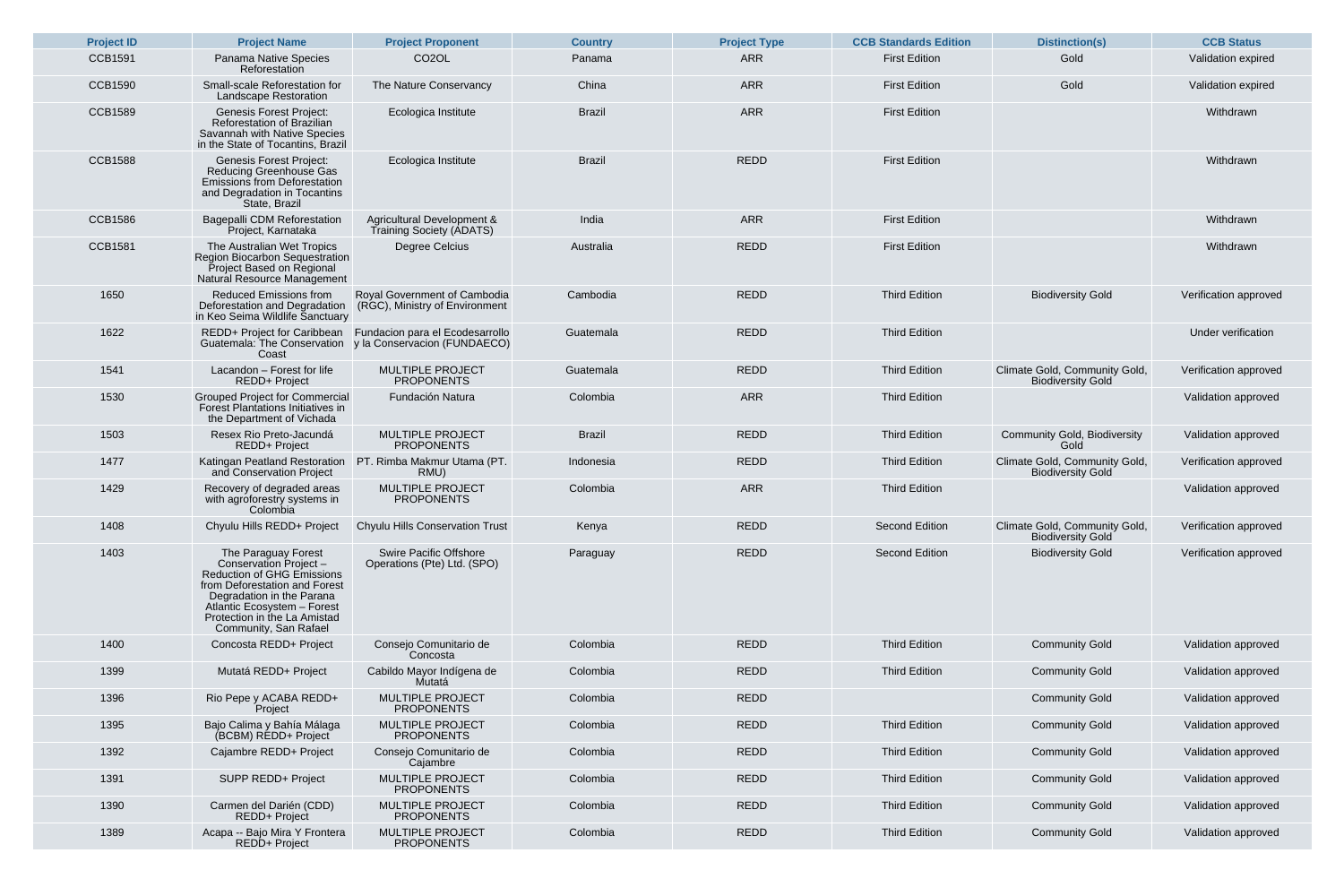| <b>Project ID</b> | <b>Project Name</b>                                                                                                                               | <b>Project Proponent</b>                              | <b>Country</b>                           | <b>Project Type</b> | <b>CCB Standards Edition</b> | <b>Distinction(s)</b>                                     | <b>CCB Status</b>          |
|-------------------|---------------------------------------------------------------------------------------------------------------------------------------------------|-------------------------------------------------------|------------------------------------------|---------------------|------------------------------|-----------------------------------------------------------|----------------------------|
| 1384              | <b>Reduced Emissions from</b><br>Avoided Deforestation in the<br>Multiple Use Zone of the Maya<br>Biosphere Reserve in<br>Guatemala (GuateCarbon) | Consejo Nacional de Áreas<br>Protegidas (CONAP)       | Guatemala                                | <b>REDD</b>         | <b>Second Edition</b>        | <b>Biodiversity Gold</b>                                  | Under verification         |
| 1382              | The Envira Amazonia Project - A<br><b>Tropical Forest Conservation</b><br>Project in Acre, Brazil                                                 | <b>MULTIPLE PROJECT</b><br><b>PROPONENTS</b>          | <b>Brazil</b>                            | <b>REDD</b>         | <b>Third Edition</b>         | Climate Gold, Community Gold,<br><b>Biodiversity Gold</b> | Verification approved      |
| 1360              | Forest Management to reduce<br>deforestation and degradation in<br>Shipibo Conibo and Cacataibo<br>Indigenous communities of<br>Ucayali region    | <b>MULTIPLE PROJECT</b><br><b>PROPONENTS</b>          | Peru                                     | <b>REDD</b>         | <b>Third Edition</b>         | <b>Climate Gold, Community Gold</b>                       | Validation approved        |
| 1359              | Isangi REDD+ Project                                                                                                                              | Jadora, LLC                                           | Congo, the Democratic Republic<br>of the | <b>REDD</b>         | <b>Second Edition</b>        | <b>Biodiversity Gold</b>                                  | Verification approved      |
| 1351              | Planting for the Future:<br><b>Financially sustainable</b><br>agroforestry systems and<br>payments for ecosystem<br>services                      | <b>Plant your Future</b>                              | Peru                                     | <b>ARR</b>          | <b>Third Edition</b>         | <b>Climate Gold, Community Gold</b>                       | Validation approved        |
| 1343              | Kuzuko Lodge Private Game<br>Reserve thicket restoration<br>project                                                                               | Spekboom Trading (Pty) Ltd                            | South Africa                             | <b>ARR</b>          | <b>Second Edition</b>        | <b>Biodiversity Gold</b>                                  | Validation approved        |
| 1340              | <b>Bale Mountains Eco-region</b><br>REDD+ project                                                                                                 | Oromia Forest and Wildlife<br>Enterprise              | Ethiopia                                 | <b>REDD</b>         | <b>Third Edition</b>         | Climate Gold, Community Gold,<br><b>Biodiversity Gold</b> | Verification approved      |
| 1332              | Reforestation Project in Yingjing<br>County, Sichuan Province                                                                                     | <b>MULTIPLE PROJECT</b><br><b>PROPONENTS</b>          | China                                    | <b>ARR</b>          | <b>Second Edition</b>        |                                                           | Verification approved      |
| 1329              | Maísa REDD+ Project                                                                                                                               | <b>MULTIPLE PROJECT</b><br><b>PROPONENTS</b>          | <b>Brazil</b>                            | <b>REDD</b>         | <b>Second Edition</b>        | <b>Biodiversity Gold</b>                                  | Validation approved        |
| 1326              | Laguna Seca Forest Carbon<br>Project                                                                                                              | The Forestlands Group LLC                             | <b>Belize</b>                            | <b>REDD</b>         | <b>Third Edition</b>         | <b>Biodiversity Gold</b>                                  | Validation approved        |
| 1325              | <b>Mjumita Community Forest</b><br>Project (Lindi)                                                                                                | <b>MULTIPLE PROJECT</b><br><b>PROPONENTS</b>          | Tanzania                                 | <b>REDD</b>         | <b>Third Edition</b>         | Climate Gold, Community Gold,<br><b>Biodiversity Gold</b> | Verification approved      |
| 1285              | <b>New Leaf Carbon Project</b>                                                                                                                    | <b>Tasmanian Land Conservancy</b>                     | Australia                                | <b>IFM</b>          | <b>Second Edition</b>        | <b>Biodiversity Gold</b>                                  | Verification approved      |
| 1233              | Reforestation with Rubber on<br>degraded lands of Colombia                                                                                        | Compañía de Profesionales de<br>Bolsa S.A (PdB)       | Colombia                                 | <b>ARR</b>          | <b>Second Edition</b>        |                                                           | Withdrawn                  |
| 1215              | The Makira Forest Protected<br>Area in Madagascar                                                                                                 | The Wildlife Conservation<br>Society (WCS)            | Madagascar                               | <b>REDD</b>         | <b>Second Edition</b>        | <b>Climate Gold, Biodiversity Gold</b>                    | Verification approved      |
| 1202              | LOWER ZAMBEZI REDD+<br><b>PROJECT</b>                                                                                                             | <b>BioCarbon Partners</b>                             | Zambia                                   | <b>REDD</b>         | <b>Second Edition</b>        | Climate Gold, Community Gold,<br><b>Biodiversity Gold</b> | Validation approved        |
| 1201              | Gola REDD project                                                                                                                                 | <b>Gola Rainforest Conservation</b><br>LG             | Sierra Leone                             | <b>REDD</b>         | <b>Second Edition</b>        | <b>Climate Gold, Biodiversity Gold</b>                    | Verification approved      |
| 1175              | <b>AVOIDING PLANNED</b><br>DEFORESTATION AND<br><b>DEGRADATION IN THE</b><br><b>VALDIVIAN COASTAL</b><br>RESERVE, CHILE                           | The Nature Conservancy                                | Chile                                    | <b>REDD</b>         | <b>Third Edition</b>         | <b>Biodiversity Gold</b>                                  | Verification approved      |
| 1168              | Kulera Landscape REDD+<br>Program for Co-Managed<br>Protected Areas, Malawi                                                                       | <b>MULTIPLE PROJECT</b><br><b>PROPONENTS</b>          | Malawi                                   | <b>REDD</b>         | <b>Second Edition</b>        | Climate Gold, Community Gold,<br><b>Biodiversity Gold</b> | Verification approved      |
| 1133              | Yacumama Forest Carbon<br>Project                                                                                                                 | Lawrence Bishop                                       | Peru                                     | <b>REDD</b>         | <b>Third Edition</b>         |                                                           | Withdrawn                  |
| 1122              | April Salumei REDD Project                                                                                                                        | Rainforest project Management<br>Limited              | Papua New Guinea                         | <b>REDD</b>         | <b>Second Edition</b>        | <b>Biodiversity Gold</b>                                  | Validation expired         |
| 1118              | Suruí Forest Carbon Project                                                                                                                       | Metareilá Association of the<br>Suruí Indigenous P'pl | <b>Brazil</b>                            | <b>REDD</b>         | <b>Second Edition</b>        | <b>Biodiversity Gold</b>                                  | Verification approved      |
| 1115              | JARI/AMAPÁ REDD+<br><b>PROJECT</b>                                                                                                                | <b>MULTIPLE PROJECT</b><br><b>PROPONENTS</b>          | <b>Brazil</b>                            | <b>REDD</b>         | <b>Third Edition</b>         | <b>Biodiversity Gold</b>                                  | Validation approved        |
| 1113              | The Valparaiso Project                                                                                                                            | <b>MULTIPLE PROJECT</b><br><b>PROPONENTS</b>          | <b>Brazil</b>                            | <b>REDD</b>         | <b>Second Edition</b>        | <b>Community Gold</b>                                     | Verified, under verificati |
| 1112              | The Russas Project                                                                                                                                | <b>MULTIPLE PROJECT</b><br><b>PROPONENTS</b>          | <b>Brazil</b>                            | <b>REDD</b>         | <b>Second Edition</b>        | <b>Community Gold</b>                                     | Verified, under verificati |

| <b>Project Proponent</b>                              | <b>Country</b>                           | <b>Project Type</b> | <b>CCB Standards Edition</b> | <b>Distinction(s)</b>                                     | <b>CCB Status</b>            |
|-------------------------------------------------------|------------------------------------------|---------------------|------------------------------|-----------------------------------------------------------|------------------------------|
| Consejo Nacional de Áreas<br>Protegidas (CONAP)       | Guatemala                                | <b>REDD</b>         | <b>Second Edition</b>        | <b>Biodiversity Gold</b>                                  | <b>Under verification</b>    |
| <b>MULTIPLE PROJECT</b><br><b>PROPONENTS</b>          | <b>Brazil</b>                            | <b>REDD</b>         | <b>Third Edition</b>         | Climate Gold, Community Gold,<br><b>Biodiversity Gold</b> | Verification approved        |
| <b>MULTIPLE PROJECT</b><br><b>PROPONENTS</b>          | Peru                                     | <b>REDD</b>         | <b>Third Edition</b>         | <b>Climate Gold, Community Gold</b>                       | Validation approved          |
| Jadora, LLC                                           | Congo, the Democratic Republic<br>of the | <b>REDD</b>         | <b>Second Edition</b>        | <b>Biodiversity Gold</b>                                  | Verification approved        |
| <b>Plant your Future</b>                              | Peru                                     | <b>ARR</b>          | <b>Third Edition</b>         | <b>Climate Gold, Community Gold</b>                       | Validation approved          |
| Spekboom Trading (Pty) Ltd                            | South Africa                             | <b>ARR</b>          | <b>Second Edition</b>        | <b>Biodiversity Gold</b>                                  | Validation approved          |
| Oromia Forest and Wildlife<br>Enterprise              | Ethiopia                                 | <b>REDD</b>         | <b>Third Edition</b>         | Climate Gold, Community Gold,<br><b>Biodiversity Gold</b> | Verification approved        |
| <b>MULTIPLE PROJECT</b><br><b>PROPONENTS</b>          | China                                    | <b>ARR</b>          | <b>Second Edition</b>        |                                                           | Verification approved        |
| <b>MULTIPLE PROJECT</b><br><b>PROPONENTS</b>          | <b>Brazil</b>                            | <b>REDD</b>         | <b>Second Edition</b>        | <b>Biodiversity Gold</b>                                  | Validation approved          |
| The Forestlands Group LLC                             | <b>Belize</b>                            | <b>REDD</b>         | <b>Third Edition</b>         | <b>Biodiversity Gold</b>                                  | Validation approved          |
| <b>MULTIPLE PROJECT</b><br><b>PROPONENTS</b>          | Tanzania                                 | <b>REDD</b>         | <b>Third Edition</b>         | Climate Gold, Community Gold,<br><b>Biodiversity Gold</b> | Verification approved        |
| asmanian Land Conservancy                             | Australia                                | <b>IFM</b>          | <b>Second Edition</b>        | <b>Biodiversity Gold</b>                                  | Verification approved        |
| ompañía de Profesionales de<br>Bolsa S.A (PdB)        | Colombia                                 | <b>ARR</b>          | <b>Second Edition</b>        |                                                           | Withdrawn                    |
| The Wildlife Conservation<br>Society (WCS)            | Madagascar                               | <b>REDD</b>         | <b>Second Edition</b>        | <b>Climate Gold, Biodiversity Gold</b>                    | Verification approved        |
| <b>BioCarbon Partners</b>                             | Zambia                                   | <b>REDD</b>         | <b>Second Edition</b>        | Climate Gold, Community Gold,<br><b>Biodiversity Gold</b> | Validation approved          |
| <b>Gola Rainforest Conservation</b><br>LG             | Sierra Leone                             | <b>REDD</b>         | <b>Second Edition</b>        | <b>Climate Gold, Biodiversity Gold</b>                    | Verification approved        |
| The Nature Conservancy                                | Chile                                    | <b>REDD</b>         | <b>Third Edition</b>         | <b>Biodiversity Gold</b>                                  | Verification approved        |
| <b>MULTIPLE PROJECT</b><br><b>PROPONENTS</b>          | Malawi                                   | <b>REDD</b>         | <b>Second Edition</b>        | Climate Gold, Community Gold,<br><b>Biodiversity Gold</b> | Verification approved        |
| Lawrence Bishop                                       | Peru                                     | <b>REDD</b>         | <b>Third Edition</b>         |                                                           | Withdrawn                    |
| ainforest project Management<br>Limited               | Papua New Guinea                         | <b>REDD</b>         | <b>Second Edition</b>        | <b>Biodiversity Gold</b>                                  | Validation expired           |
| Metareilá Association of the<br>Suruí Indigenous P'pl | <b>Brazil</b>                            | <b>REDD</b>         | <b>Second Edition</b>        | <b>Biodiversity Gold</b>                                  | Verification approved        |
| <b>MULTIPLE PROJECT</b><br><b>PROPONENTS</b>          | <b>Brazil</b>                            | <b>REDD</b>         | <b>Third Edition</b>         | <b>Biodiversity Gold</b>                                  | Validation approved          |
| <b>MULTIPLE PROJECT</b><br><b>PROPONENTS</b>          | <b>Brazil</b>                            | <b>REDD</b>         | <b>Second Edition</b>        | <b>Community Gold</b>                                     | Verified, under verification |
| <b>MULTIPLE PROJECT</b><br><b>PROPONENTS</b>          | <b>Brazil</b>                            | <b>REDD</b>         | <b>Second Edition</b>        | <b>Community Gold</b>                                     | Verified, under verification |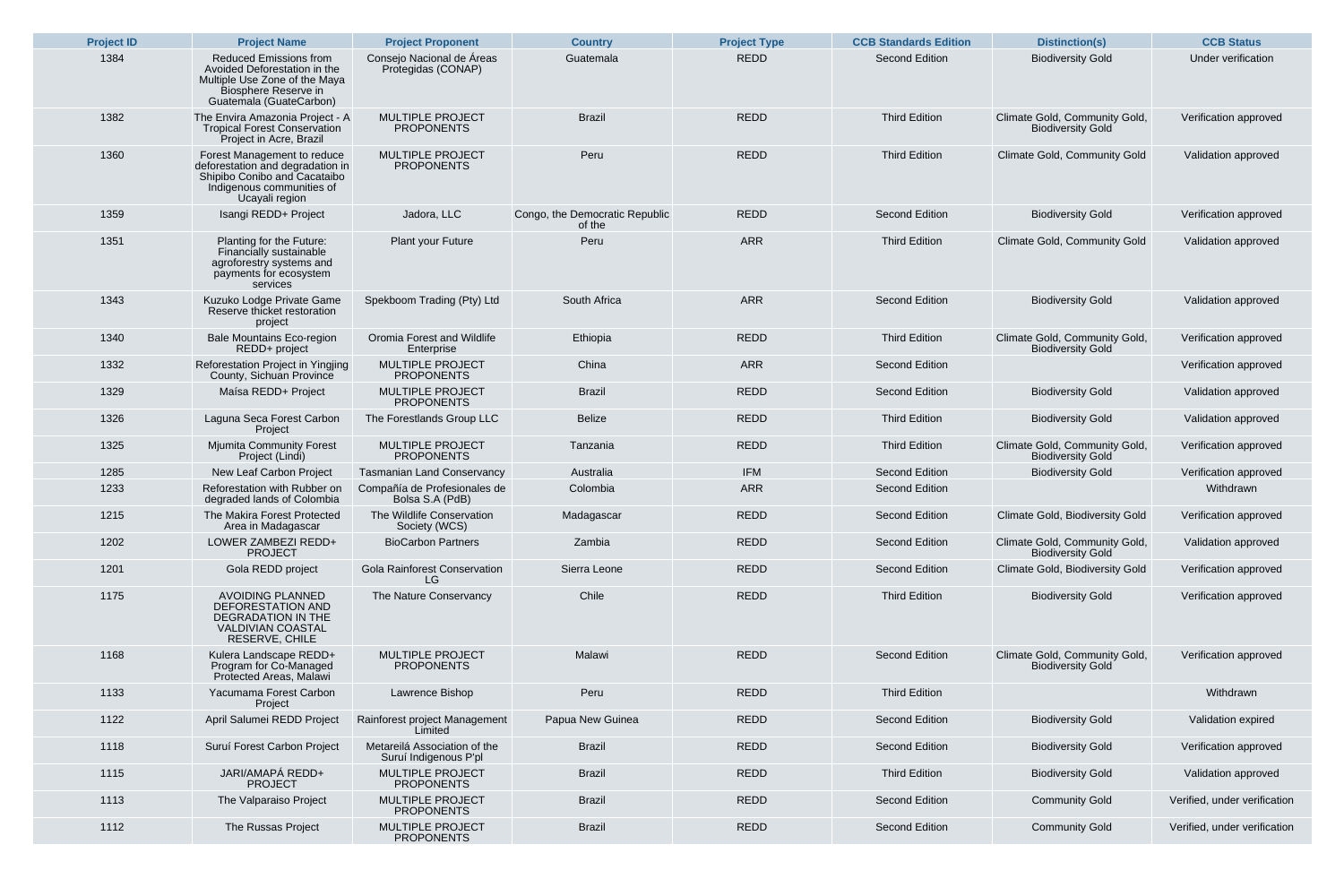| <b>Project ID</b> | <b>Project Name</b>                                                                                                                                                           | <b>Project Proponent</b>                                     | <b>Country</b>                           | <b>Project Type</b> | <b>CCB Standards Edition</b> | <b>Distinction(s)</b>                                     | <b>CCB Status</b>            |
|-------------------|-------------------------------------------------------------------------------------------------------------------------------------------------------------------------------|--------------------------------------------------------------|------------------------------------------|---------------------|------------------------------|-----------------------------------------------------------|------------------------------|
| 1085              | <b>ECOPLANET BAMBOO</b><br><b>CENTRAL AMERICA</b>                                                                                                                             | EcoPlanet Bamboo Group LLC                                   | Nicaragua                                | <b>ARR</b>          | <b>Second Edition</b>        | <b>Biodiversity Gold</b>                                  | Validation approved          |
| 1067              | Reduction of deforestation and<br>degradation in Tambopata<br>National Reserve and Bahuaja-<br>Sonene National Park within the<br>area of Madre de Dios region<br>$-Peru$     | <b>AIDER</b>                                                 | Peru                                     | <b>REDD</b>         | <b>Second Edition</b>        | <b>Climate Gold, Biodiversity Gold</b>                    | Verification approved        |
| 1047              | <b>Carbon Emissions Reduction</b><br>Project in the Forest Corridor<br>Ambositra-Vondrozo (COFAV),<br>Madagascar                                                              | Govt. of Madagascar, Direction<br>Generale des Forets        | Madagascar                               | <b>REDD</b>         | <b>Second Edition</b>        | Climate Gold, Community Gold,<br><b>Biodiversity Gold</b> | Validation approved          |
| 1015              | Community-based reforestation<br>project on degraded lands in<br>Uttar Pradesh, India by Indian<br>Farm Forestry Development Co-<br>operative Limited                         | Indian Farm Forestry<br>Development Co-operative LTD         | India                                    | <b>ARR</b>          | <b>First Edition</b>         |                                                           | Withdrawn                    |
| 996               | TIST Program in Kenya, VCS<br>009                                                                                                                                             | <b>Clean Air Action Corporation</b>                          | Kenya                                    | <b>ARR</b>          | <b>Second Edition</b>        | <b>Community Gold</b>                                     | Verification approved        |
| 995               | TIST Program in Uganda, VCS<br>006                                                                                                                                            | <b>Clean Air Action Corporation</b>                          | Uganda                                   | <b>ARR</b>          | <b>Second Edition</b>        | <b>Community Gold</b>                                     | Under validation and verific |
| 994               | TIST Program in India, VCS 001                                                                                                                                                | <b>Clean Air Action Corporation</b>                          | India                                    | <b>ARR</b>          | <b>Second Edition</b>        |                                                           | Verification approved        |
| 993               | TIST Program in Uganda, VCS<br>005                                                                                                                                            | <b>Clean Air Action Corporation</b>                          | Uganda                                   | <b>ARR</b>          | <b>Second Edition</b>        | <b>Community Gold</b>                                     | Under validation and verific |
| 985               | <b>Cordillera Azul National Park</b><br><b>REDD Project</b>                                                                                                                   | <b>CIMA-Cordillera Azul</b>                                  | Peru                                     | <b>REDD</b>         | <b>Second Edition</b>        | <b>Biodiversity Gold</b>                                  | Verification approved        |
| 981               | ADPML PORTEL-PARA REDD<br><b>PROJECT</b>                                                                                                                                      | <b>Avoided Deforestation Project</b><br>(Manaus) Limited ("A | <b>Brazil</b>                            | <b>REDD</b>         | <b>Second Edition</b>        | <b>Climate Gold, Biodiversity Gold</b>                    | Validation approved          |
| 977               | RMDLT PORTEL-PARA REDD<br><b>PROJECT</b>                                                                                                                                      | <b>RMDLT Property Group Ltd</b>                              | <b>Brazil</b>                            | <b>REDD</b>         | <b>Second Edition</b>        | <b>Climate Gold, Biodiversity Gold</b>                    | Validation approved          |
| 963               | The Purus Project                                                                                                                                                             | MULTIPLE PROJECT<br><b>PROPONENTS</b>                        | <b>Brazil</b>                            | <b>REDD</b>         | <b>Second Edition</b>        | <b>Biodiversity Gold</b>                                  | Verification approved        |
| 958               | <b>BIOCORREDOR MARTIN</b><br><b>SAGRADO REDD+ PROJECT</b>                                                                                                                     | <b>Pur Projet</b>                                            | Peru                                     | REDD                | <b>Second Edition</b>        | Climate Gold, Community Gold,<br><b>Biodiversity Gold</b> | Verification approved        |
| 953               | The Paraguay Forest<br><b>Conservation Project -</b><br><b>Reduction of GHG emissions</b><br>from deforestation and forest<br>degradation in the Chaco-<br>Pantanal ecosystem | <b>Swire Pacific Offshore</b><br>Operations (Pte) Ltd. (SPO) | Paraguay                                 | <b>REDD</b>         | <b>Second Edition</b>        | Climate Gold, Community Gold,<br><b>Biodiversity Gold</b> | Verification approved        |
| 944               | <b>Alto Mayo Conservation</b><br>Initiative                                                                                                                                   | <b>Conservation International</b><br>Foundation              | Peru                                     | <b>REDD</b>         | <b>Second Edition</b>        | <b>Biodiversity Gold</b>                                  | Verification approved        |
| 934               | The Mai Ndombe REDD+<br>Project                                                                                                                                               | <b>Wildlife Works Carbon LLC</b>                             | Congo, the Democratic Republic<br>of the | REDD                | <b>Second Edition</b>        | <b>Climate Gold, Biodiversity Gold</b>                    | Verified, under verificati   |
| 904               | <b>Reduced Emissions from</b><br>Deforestation and Degradation<br>in Community Forests - Oddar<br>Meanchey, Cambodia                                                          | <b>Royal Government of</b><br>Cambodia-Forestry Admin        | Cambodia                                 | <b>REDD</b>         | <b>Second Edition</b>        | Climate Gold, Community Gold,<br><b>Biodiversity Gold</b> | Verification approved        |
| 902               | <b>KARIBA REDD+ PROJECT</b>                                                                                                                                                   | <b>Carbon Green Investments</b><br>(Guernsey)                | Zimbabwe                                 | <b>REDD</b>         | <b>Second Edition</b>        | <b>Climate Gold, Biodiversity Gold</b>                    | Verification approved        |
| 899               | TIST Program in Kenya, VCS<br>006                                                                                                                                             | <b>Clean Air Action Corporation</b>                          | Kenya                                    | <b>ARR</b>          | <b>Second Edition</b>        | <b>Community Gold</b>                                     | Verification approved        |
| 868               | REDD project in Brazil nut<br>concessions in Madre de Dios,<br>Peru                                                                                                           | <b>Bosques Amazónicos</b>                                    | Peru                                     | <b>REDD</b>         | <b>Second Edition</b>        | <b>Biodiversity Gold</b>                                  | Validation approved          |
| 856               | The Chocó-Darién Conservation<br><b>Corridor REDD Project</b>                                                                                                                 | Anthrotect S.A.S.                                            | Colombia                                 | REDD                | <b>Second Edition</b>        | <b>Biodiversity Gold</b>                                  | Validation approved          |
| 844               | Madre de Dios Amazon REDD<br>Project                                                                                                                                          | <b>MULTIPLE PROJECT</b><br><b>PROPONENTS</b>                 | Peru                                     | REDD                | <b>First Edition</b>         |                                                           | Verification approved        |
| 838               | <b>Tensas River Basin Project</b>                                                                                                                                             | The Nature Conservancy                                       | <b>United States</b>                     | <b>ARR</b>          | <b>First Edition</b>         |                                                           | Validation expired           |
| 827               | TIST Program in Uganda, VCS<br>003                                                                                                                                            | <b>Clean Air Action Corporation</b>                          | Uganda                                   | <b>ARR</b>          | <b>Second Edition</b>        | <b>Community Gold</b>                                     | Verification approved        |

| <b>Project Proponent</b>                                     | <b>Country</b>                           | <b>Project Type</b> | <b>CCB Standards Edition</b> | <b>Distinction(s)</b>                                     | <b>CCB Status</b>                 |
|--------------------------------------------------------------|------------------------------------------|---------------------|------------------------------|-----------------------------------------------------------|-----------------------------------|
| coPlanet Bamboo Group LLC                                    | Nicaragua                                | <b>ARR</b>          | <b>Second Edition</b>        | <b>Biodiversity Gold</b>                                  | Validation approved               |
| <b>AIDER</b>                                                 | Peru                                     | <b>REDD</b>         | <b>Second Edition</b>        | <b>Climate Gold, Biodiversity Gold</b>                    | Verification approved             |
| Fovt. of Madagascar, Direction<br>Generale des Forets        | Madagascar                               | <b>REDD</b>         | <b>Second Edition</b>        | Climate Gold, Community Gold,<br><b>Biodiversity Gold</b> | Validation approved               |
| Indian Farm Forestry<br>evelopment Co-operative LTD          | India                                    | <b>ARR</b>          | <b>First Edition</b>         |                                                           | Withdrawn                         |
| <b>Clean Air Action Corporation</b>                          | Kenya                                    | <b>ARR</b>          | <b>Second Edition</b>        | <b>Community Gold</b>                                     | Verification approved             |
| <b>Clean Air Action Corporation</b>                          | Uganda                                   | <b>ARR</b>          | <b>Second Edition</b>        | <b>Community Gold</b>                                     | Under validation and verification |
| <b>Clean Air Action Corporation</b>                          | India                                    | <b>ARR</b>          | <b>Second Edition</b>        |                                                           | Verification approved             |
| <b>Clean Air Action Corporation</b>                          | Uganda                                   | <b>ARR</b>          | <b>Second Edition</b>        | <b>Community Gold</b>                                     | Under validation and verification |
| <b>CIMA-Cordillera Azul</b>                                  | Peru                                     | <b>REDD</b>         | <b>Second Edition</b>        | <b>Biodiversity Gold</b>                                  | Verification approved             |
| <b>Avoided Deforestation Project</b><br>(Manaus) Limited ("A | <b>Brazil</b>                            | <b>REDD</b>         | <b>Second Edition</b>        | <b>Climate Gold, Biodiversity Gold</b>                    | Validation approved               |
| <b>RMDLT Property Group Ltd</b>                              | <b>Brazil</b>                            | <b>REDD</b>         | <b>Second Edition</b>        | <b>Climate Gold, Biodiversity Gold</b>                    | Validation approved               |
| <b>MULTIPLE PROJECT</b><br><b>PROPONENTS</b>                 | <b>Brazil</b>                            | <b>REDD</b>         | <b>Second Edition</b>        | <b>Biodiversity Gold</b>                                  | Verification approved             |
| Pur Projet                                                   | Peru                                     | <b>REDD</b>         | <b>Second Edition</b>        | Climate Gold, Community Gold,<br><b>Biodiversity Gold</b> | Verification approved             |
| <b>Swire Pacific Offshore</b><br>Operations (Pte) Ltd. (SPO) | Paraguay                                 | <b>REDD</b>         | <b>Second Edition</b>        | Climate Gold, Community Gold,<br><b>Biodiversity Gold</b> | Verification approved             |
| <b>Conservation International</b><br>Foundation              | Peru                                     | <b>REDD</b>         | <b>Second Edition</b>        | <b>Biodiversity Gold</b>                                  | Verification approved             |
| <b>Wildlife Works Carbon LLC</b>                             | Congo, the Democratic Republic<br>of the | <b>REDD</b>         | <b>Second Edition</b>        | <b>Climate Gold, Biodiversity Gold</b>                    | Verified, under verification      |
| Royal Government of<br>Cambodia-Forestry Admin               | Cambodia                                 | <b>REDD</b>         | <b>Second Edition</b>        | Climate Gold, Community Gold,<br><b>Biodiversity Gold</b> | Verification approved             |
| <b>Carbon Green Investments</b><br>(Guernsey)                | Zimbabwe                                 | <b>REDD</b>         | <b>Second Edition</b>        | <b>Climate Gold, Biodiversity Gold</b>                    | Verification approved             |
| <b>Clean Air Action Corporation</b>                          | Kenya                                    | <b>ARR</b>          | <b>Second Edition</b>        | <b>Community Gold</b>                                     | Verification approved             |
| <b>Bosques Amazónicos</b>                                    | Peru                                     | <b>REDD</b>         | <b>Second Edition</b>        | <b>Biodiversity Gold</b>                                  | Validation approved               |
| Anthrotect S.A.S.                                            | Colombia                                 | <b>REDD</b>         | <b>Second Edition</b>        | <b>Biodiversity Gold</b>                                  | Validation approved               |
| <b>MULTIPLE PROJECT</b><br><b>PROPONENTS</b>                 | Peru                                     | <b>REDD</b>         | <b>First Edition</b>         |                                                           | Verification approved             |
| The Nature Conservancy                                       | <b>United States</b>                     | <b>ARR</b>          | <b>First Edition</b>         |                                                           | Validation expired                |
| <b>Clean Air Action Corporation</b>                          | Uganda                                   | <b>ARR</b>          | <b>Second Edition</b>        | <b>Community Gold</b>                                     | Verification approved             |